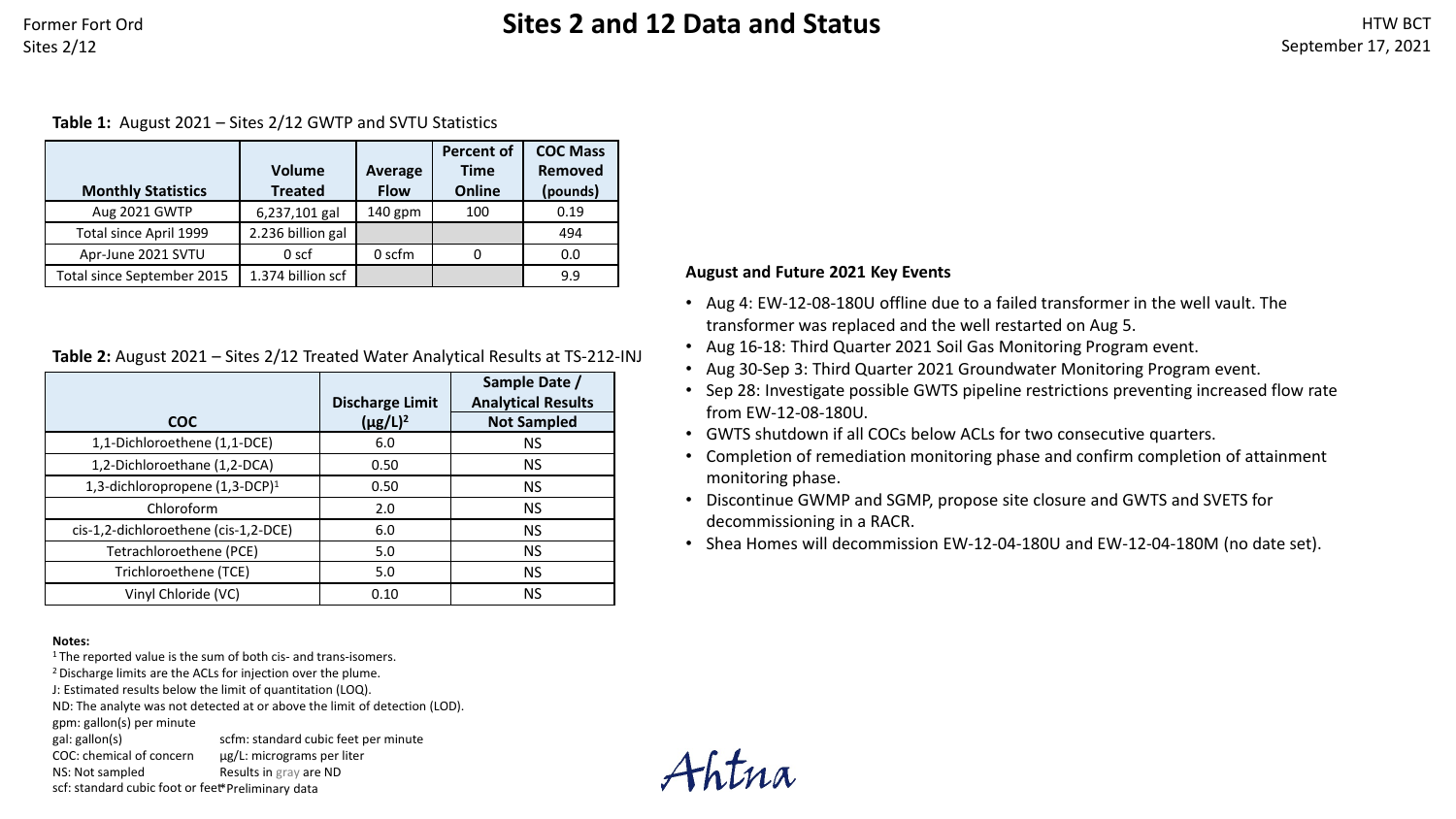**Table 3.** Sites 2/12 Select Groundwater Extraction/Monitoring Well Data

|                                  | Select COC Concentrations $(\mu g/L)^4$ |       |                                       |       |         |                                                                                  |           |                                                                                |            |           |                               |                    |           |          |          |                                       |       |                               |
|----------------------------------|-----------------------------------------|-------|---------------------------------------|-------|---------|----------------------------------------------------------------------------------|-----------|--------------------------------------------------------------------------------|------------|-----------|-------------------------------|--------------------|-----------|----------|----------|---------------------------------------|-------|-------------------------------|
|                                  |                                         |       | 3Q 2019   4Q 2019   1Q 2020   2Q 2020 |       | 3Q 2020 | 4Q 2020                                                                          |           | 1Q 2021   2Q 2021   3Q 2021*   3Q 2019   4Q 2019   1Q 2020   2Q 2020   3Q 2020 |            |           |                               |                    |           |          |          | 4Q 2020   1Q 2021   2Q 2021  3Q 2021* |       |                               |
| Well Identification <sup>3</sup> | <b>TCE</b>                              |       |                                       |       |         |                                                                                  |           |                                                                                | <b>PCE</b> |           |                               |                    |           |          |          |                                       |       |                               |
| $ACL$ :                          |                                         |       |                                       |       | 5.0     |                                                                                  |           |                                                                                |            | 5.0       |                               |                    |           |          |          |                                       |       |                               |
| EW-12-03-180M                    | 1.7                                     | 1.3   | 2.1                                   | 0.62  | 2.4     | 2.3                                                                              | 0.14J     | 0.70                                                                           | 0.60       | ND (0.25) | 0.25J                         | ND (0.25) ND (0.25 |           | 0.18J    | 0.16     |                                       |       | ND (0.25) ND (0.25) ND (0.25) |
| EW-12-05-180M                    | 1.9                                     | 2.1   | 0.60                                  | 2.1   | 1.9     | 2.4                                                                              | 2.0       | 2.3                                                                            | 2.1        | 0.71      | 0.66                          | 0.68               | 0.95      | 0.65     | 0.79     | 0.71                                  | 0.73  | 0.61                          |
| EW-12-07-180M                    | 1.1                                     | 0.81  | 0.78                                  | 0.63  | 0.54    | 0.59                                                                             | $0.56 J+$ | $0.45$ J                                                                       | $0.45$ J   | 0.28J     | 0.27J                         | 0.24J              | 0.19J     | 0.12J    | 0.14J    | 0.16J                                 | 0.12J | 0.10J                         |
| EW-12-08-180U                    | 0.47J                                   | 0.36J | 0.31J                                 | 0.35J | 0.36J   | 0.16J                                                                            | 0.27J     | $0.25$ J                                                                       | 0.32J      | 14.1      | 13.5                          | 8.4                | 13.1      | 11.6     | 6.1      | $5.3 J+$                              | 3.4   | 5.4                           |
| MW-12-09R-180                    | 1.9                                     | 1.7   | 2.3                                   | 1.4   | 1.2     | 1.6                                                                              | 1.7       | 1.4                                                                            | 1.3        | 0.28J     | 0.29J                         | 0.34J              | 0.30J     | 0.21J    | 0.26     | 0.27J                                 | 0.21J | 0.20J                         |
| MW-12-14-180M                    | 2.4                                     | 1.5   | 1.6                                   | 1.9   | 2.1     | 1.2                                                                              | $1.4 J+$  | 1.4                                                                            | 1.7        | 0.28J     | 0.34J                         | 0.31J              | 0.43J     | 0.36J    | $0.32$ J | 0.34J                                 | 0.31J | 0.34J                         |
| MW-12-16-180M                    | 1.2                                     | 1.5   | 1.8                                   | 1.8   | 1.7     | 2.0                                                                              | 2.6       | 2.1                                                                            | 2.1        |           | ND (0.25) ND (0.25) ND (0.25) |                    | ND (0.25) | ND (0.25 | 0.089.   | 0.11J                                 |       | ND (0.25) ND (0.25)           |
| MW-12-20-180U                    |                                         |       |                                       |       |         | ND (0.25) ND (0.25) ND (0.25) ND (0.25) ND (0.25) ND (0.056) ND (0.25) ND (0.25) |           |                                                                                | ND (0.25)  | 2.7       | 5.6                           | 0.94               | 2.0       | 3.1      | 0.87     | 0.81                                  | 0.75  | 0.79                          |
| MW-12-21-180U                    |                                         |       |                                       |       |         | ND (0.25) ND (0.25) ND (0.25) ND (0.25) ND (0.25) ND (0.066) ND (0.25) ND (0.25) |           |                                                                                | ND (0.25)  | 0.28J     | 0.38J                         | 0.35J              | 0.23J     | 0.41J    | 0.38J    | 0.38J                                 | 0.36J | 0.35J                         |
| MW-12-24-180U                    | 0.13J                                   |       |                                       |       |         | ND (0.25) ND (0.25) ND (0.25) ND (0.25) ND (0.066) ND (0.25) ND (0.25)           |           |                                                                                | ND (0.25)  | 1.8       | 3.1                           | 0.60               | 0.94      | 0.33J    | 0.36J    | 0.68                                  | 0.29J | 0.37J                         |
| MW-12-28-180U                    |                                         |       |                                       |       |         | ND (0.25) ND (0.25) ND (0.25) ND (0.25) ND (0.25) ND (0.066) ND (0.25) ND (0.25) |           |                                                                                | ND (0.25)  | 0.33J     | 0.31J                         | 0.52               | $0.42$ J  | 0.39J    | 0.36J    | 0.29J                                 | 0.32J | 0.26J                         |
| MW-12-32-180U                    | $0.42$ J                                | 0.54  | 0.84                                  | 0.57  | 0.64    | 0.70                                                                             | 0.55      | 0.62                                                                           | 0.71       | $0.41$ J  | 0.54                          | 0.71               | 0.48J     | 0.64     | 0.73     | 0.50                                  | 0.52  | 0.63                          |

#### **Notes:**

<sup>1</sup> The reported value is the sum of both cis- and trans-isomers.

2 Discharge limits are the ACLs for injection over the plume.

<sup>3</sup> Extraction wells not listed have met the QAPP decision rules to no longer operate.

<sup>4</sup> Concentration in **bold** and shaded exceeds the Aquifer Cleanup Level (ACL). Concentrations in gray text are ND.

J: Estimated results below the limit of quantitation (LOQ)

ND: The analyte was not detected at or above the limit of detection (LOD)

COC: chemical of concern

µg/L: micrograms per liter

\* Preliminary data

Ahtna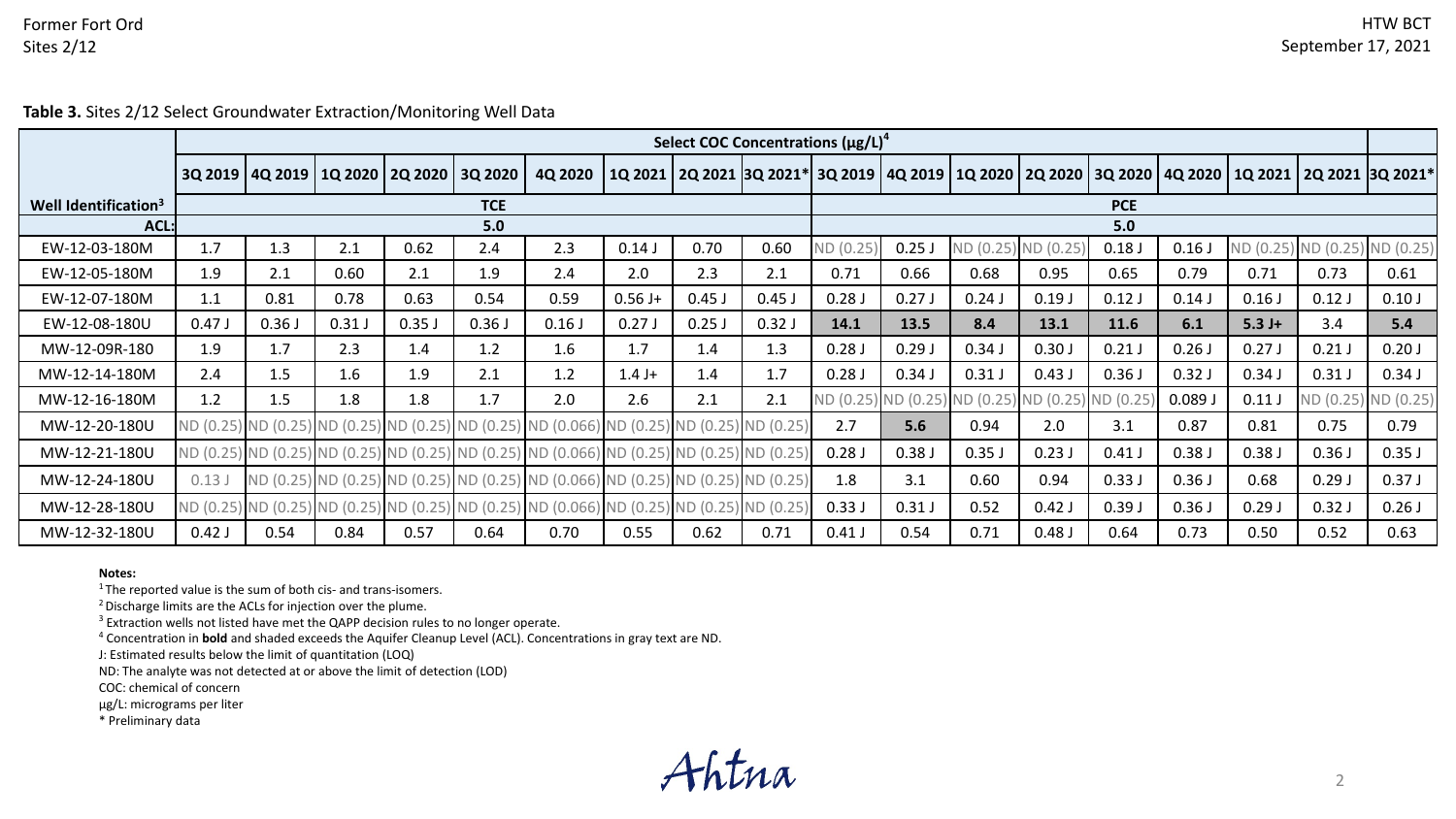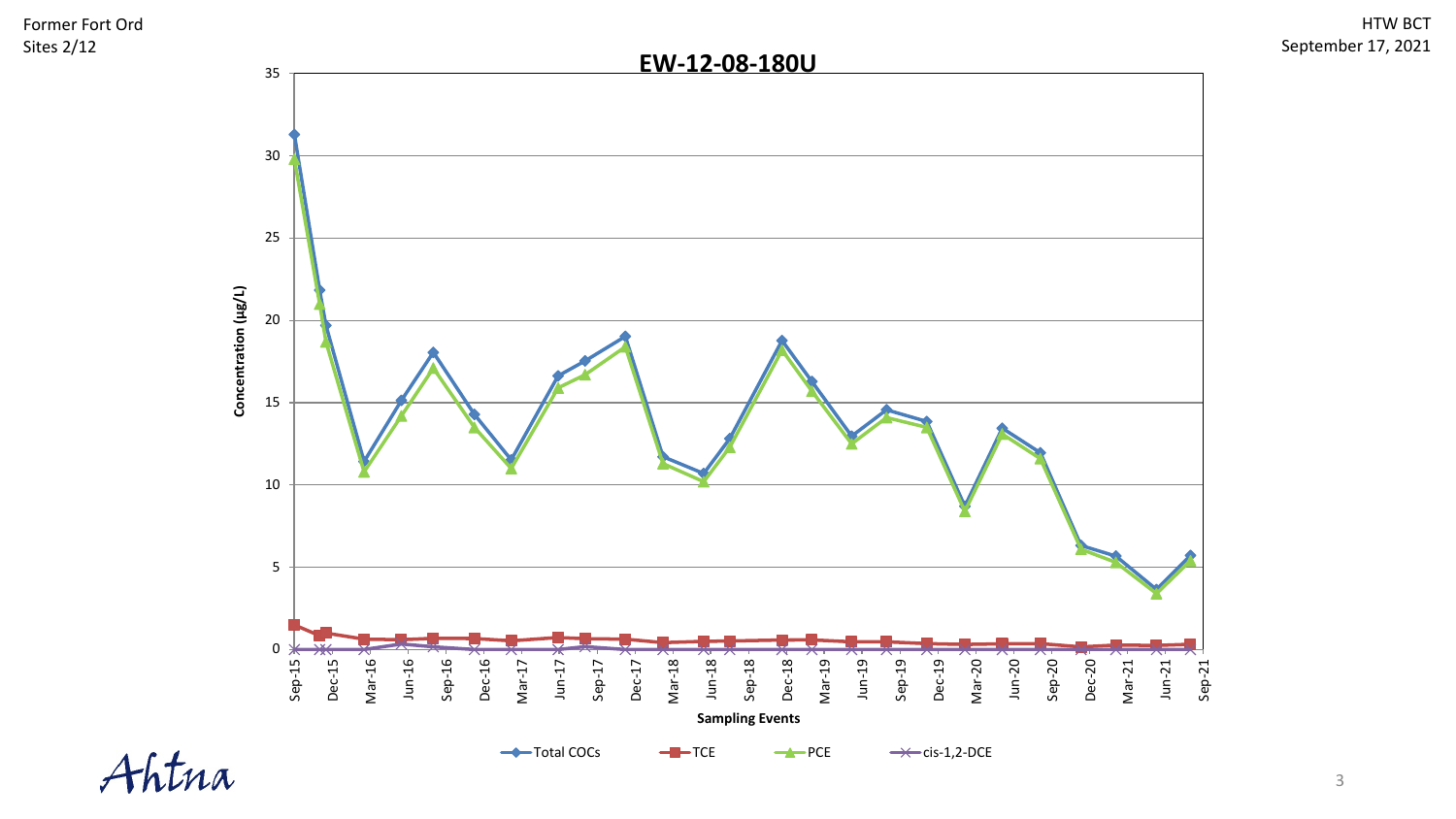

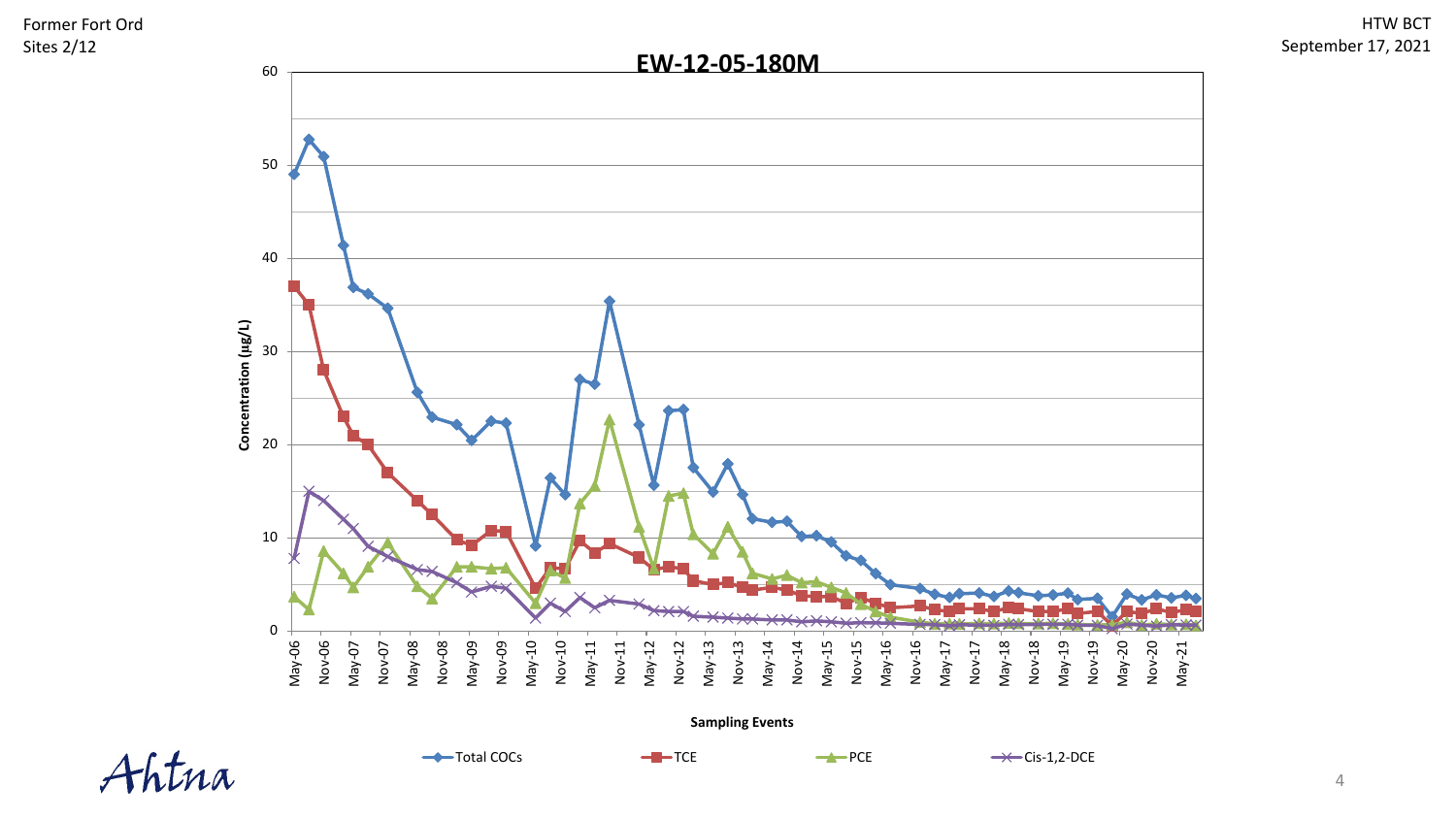





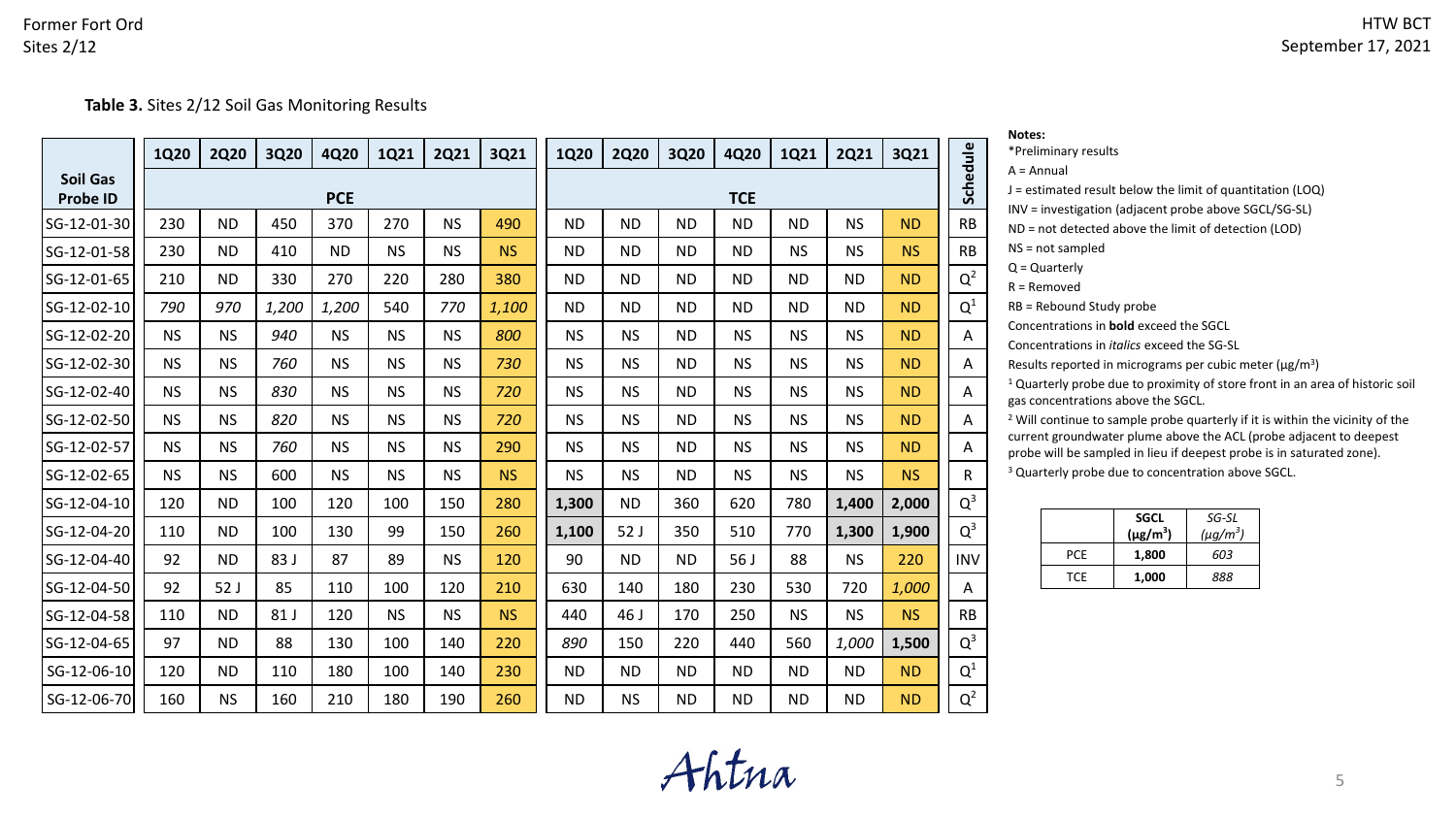**Table 3.** Sites 2/12 Soil Gas Monitoring Results

|                                    | <b>1Q20</b> | <b>2Q20</b>     | 3Q20  | 4Q20       | 1Q21      | <b>2Q21</b> | 3Q21      | 1Q20      | <b>2Q20</b> | 3Q20      | 4Q20       | 1Q21      | <b>2Q21</b> | 3Q21      |            |
|------------------------------------|-------------|-----------------|-------|------------|-----------|-------------|-----------|-----------|-------------|-----------|------------|-----------|-------------|-----------|------------|
| <b>Soil Gas</b><br><b>Probe ID</b> |             |                 |       | <b>PCE</b> |           |             |           |           |             |           | <b>TCE</b> |           |             |           | Schedule   |
| SG-12-01-30                        | 230         | <b>ND</b>       | 450   | 370        | 270       | <b>NS</b>   | 490       | <b>ND</b> | <b>ND</b>   | <b>ND</b> | <b>ND</b>  | <b>ND</b> | <b>NS</b>   | <b>ND</b> | <b>RB</b>  |
| SG-12-01-58                        | 230         | <b>ND</b>       | 410   | <b>ND</b>  | <b>NS</b> | <b>NS</b>   | <b>NS</b> | <b>ND</b> | <b>ND</b>   | <b>ND</b> | <b>ND</b>  | <b>NS</b> | <b>NS</b>   | <b>NS</b> | <b>RB</b>  |
| SG-12-01-65                        | 210         | <b>ND</b>       | 330   | 270        | 220       | 280         | 380       | <b>ND</b> | <b>ND</b>   | <b>ND</b> | <b>ND</b>  | <b>ND</b> | <b>ND</b>   | <b>ND</b> | $Q^2$      |
| SG-12-02-10                        | 790         | 970             | 1,200 | 1,200      | 540       | 770         | 1,100     | <b>ND</b> | <b>ND</b>   | <b>ND</b> | <b>ND</b>  | <b>ND</b> | <b>ND</b>   | <b>ND</b> | $Q^1$      |
| SG-12-02-20                        | <b>NS</b>   | <b>NS</b>       | 940   | <b>NS</b>  | <b>NS</b> | <b>NS</b>   | 800       | <b>NS</b> | <b>NS</b>   | <b>ND</b> | <b>NS</b>  | <b>NS</b> | <b>NS</b>   | <b>ND</b> | A          |
| SG-12-02-30                        | <b>NS</b>   | <b>NS</b>       | 760   | <b>NS</b>  | <b>NS</b> | <b>NS</b>   | 730       | <b>NS</b> | <b>NS</b>   | <b>ND</b> | <b>NS</b>  | <b>NS</b> | <b>NS</b>   | <b>ND</b> | A          |
| SG-12-02-40                        | <b>NS</b>   | <b>NS</b>       | 830   | <b>NS</b>  | <b>NS</b> | <b>NS</b>   | 720       | <b>NS</b> | <b>NS</b>   | <b>ND</b> | <b>NS</b>  | <b>NS</b> | <b>NS</b>   | <b>ND</b> | A          |
| SG-12-02-50                        | <b>NS</b>   | <b>NS</b>       | 820   | <b>NS</b>  | <b>NS</b> | <b>NS</b>   | 720       | <b>NS</b> | <b>NS</b>   | <b>ND</b> | <b>NS</b>  | <b>NS</b> | <b>NS</b>   | <b>ND</b> | A          |
| SG-12-02-57                        | <b>NS</b>   | <b>NS</b>       | 760   | <b>NS</b>  | <b>NS</b> | <b>NS</b>   | 290       | <b>NS</b> | <b>NS</b>   | <b>ND</b> | <b>NS</b>  | <b>NS</b> | <b>NS</b>   | <b>ND</b> | A          |
| SG-12-02-65                        | <b>NS</b>   | <b>NS</b>       | 600   | <b>NS</b>  | <b>NS</b> | <b>NS</b>   | <b>NS</b> | <b>NS</b> | <b>NS</b>   | <b>ND</b> | <b>NS</b>  | NS.       | <b>NS</b>   | <b>NS</b> | R          |
| SG-12-04-10                        | 120         | <b>ND</b>       | 100   | 120        | 100       | 150         | 280       | 1,300     | <b>ND</b>   | 360       | 620        | 780       | 1,400       | 2,000     | $Q^3$      |
| SG-12-04-20                        | 110         | <b>ND</b>       | 100   | 130        | 99        | 150         | 260       | 1,100     | 52J         | 350       | 510        | 770       | 1,300       | 1,900     | $Q^3$      |
| SG-12-04-40                        | 92          | <b>ND</b>       | 83 J  | 87         | 89        | <b>NS</b>   | 120       | 90        | <b>ND</b>   | <b>ND</b> | 56 J       | 88        | <b>NS</b>   | 220       | <b>INV</b> |
| SG-12-04-50                        | 92          | 52 <sub>J</sub> | 85    | 110        | 100       | 120         | 210       | 630       | 140         | 180       | 230        | 530       | 720         | 1,000     | Α          |
| SG-12-04-58                        | 110         | <b>ND</b>       | 81 J  | 120        | <b>NS</b> | <b>NS</b>   | <b>NS</b> | 440       | 46 J        | 170       | 250        | <b>NS</b> | <b>NS</b>   | <b>NS</b> | <b>RB</b>  |
| SG-12-04-65                        | 97          | <b>ND</b>       | 88    | 130        | 100       | 140         | 220       | 890       | 150         | 220       | 440        | 560       | 1,000       | 1,500     | $Q^3$      |
| SG-12-06-10                        | 120         | <b>ND</b>       | 110   | 180        | 100       | 140         | 230       | <b>ND</b> | <b>ND</b>   | <b>ND</b> | <b>ND</b>  | <b>ND</b> | <b>ND</b>   | <b>ND</b> | $Q^1$      |
| SG-12-06-70                        | 160         | <b>NS</b>       | 160   | 210        | 180       | 190         | 260       | <b>ND</b> | <b>NS</b>   | <b>ND</b> | <b>ND</b>  | <b>ND</b> | <b>ND</b>   | <b>ND</b> | $Q^2$      |

| Notes:               |
|----------------------|
| *Preliminary results |
| $A =$ Annual         |

J = estimated result below the limit of quantitation (LOQ)

INV = investigation (adjacent probe above SGCL/SG-SL)

ND = not detected above the limit of detection (LOD)

NS = not sampled

Q = Quarterly

R = Removed

RB = Rebound Study probe

Concentrations in **bold** exceed the SGCL

Concentrations in *italics* exceed the SG-SL

Results reported in micrograms per cubic meter ( $\mu$ g/m<sup>3</sup>)

<sup>1</sup> Quarterly probe due to proximity of store front in an area of historic soil gas concentrations above the SGCL.

<sup>2</sup> Will continue to sample probe quarterly if it is within the vicinity of the current groundwater plume above the ACL (probe adjacent to deepest probe will be sampled in lieu if deepest probe is in saturated zone).

<sup>3</sup> Quarterly probe due to concentration above SGCL.

|      | <b>SGCL</b><br>$(\mu g/m^3)$ | SG-SL<br>$(\mu g/m^3)$ |
|------|------------------------------|------------------------|
| PCF  | 1.800                        | 603                    |
| TCF. | 1,000                        | 888                    |

**Ahtna**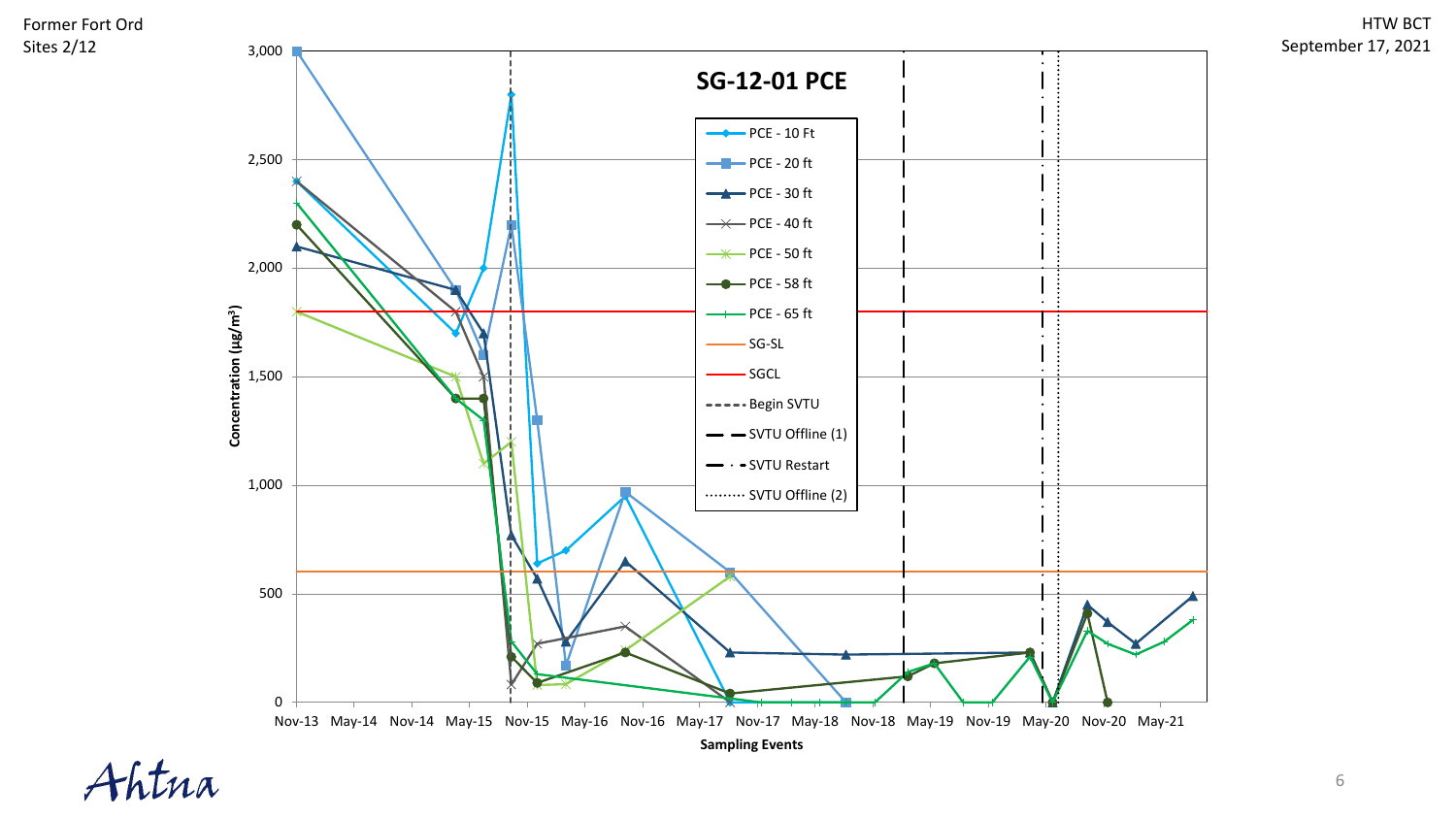

# **EXPLANATION**

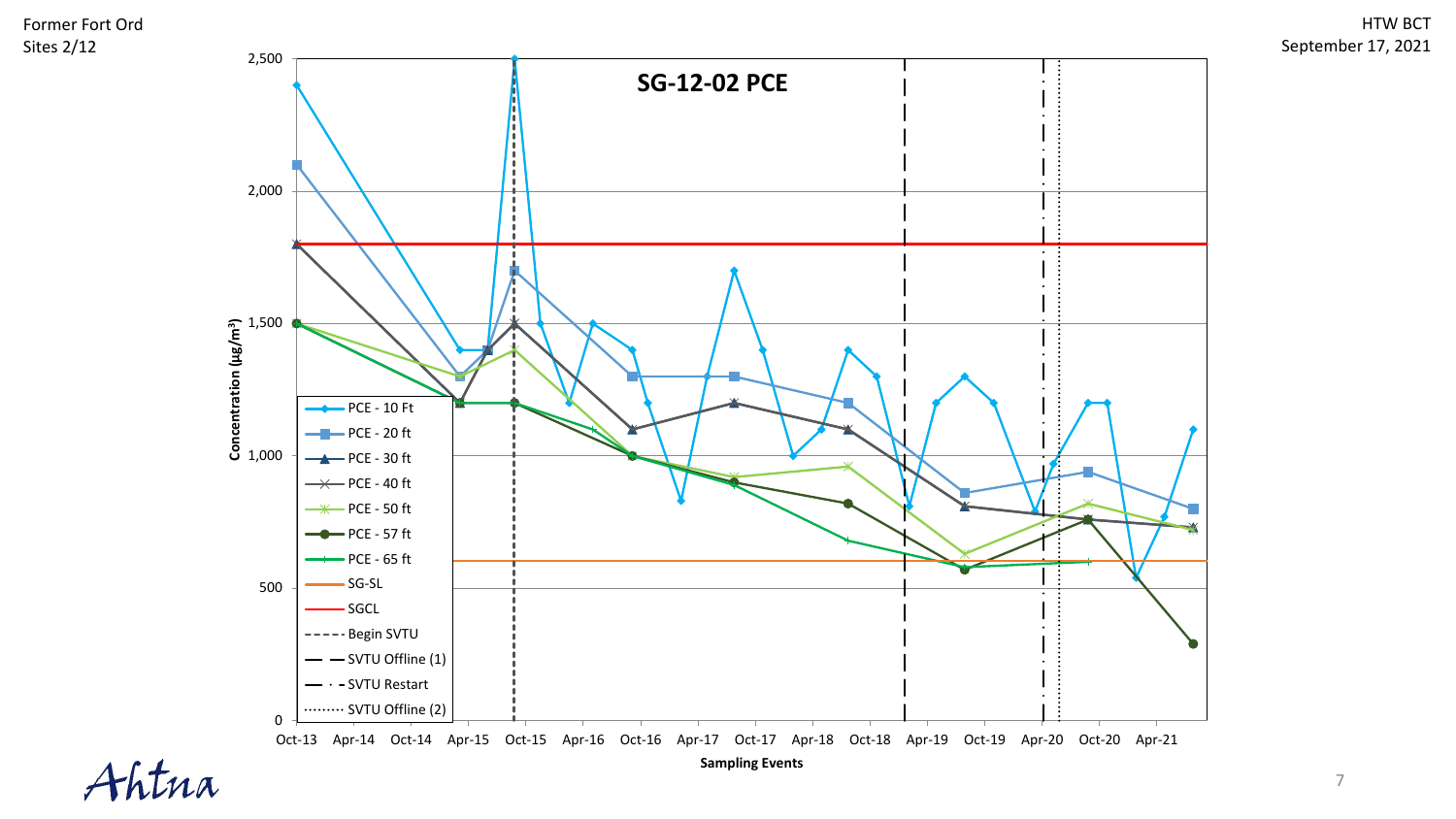

htna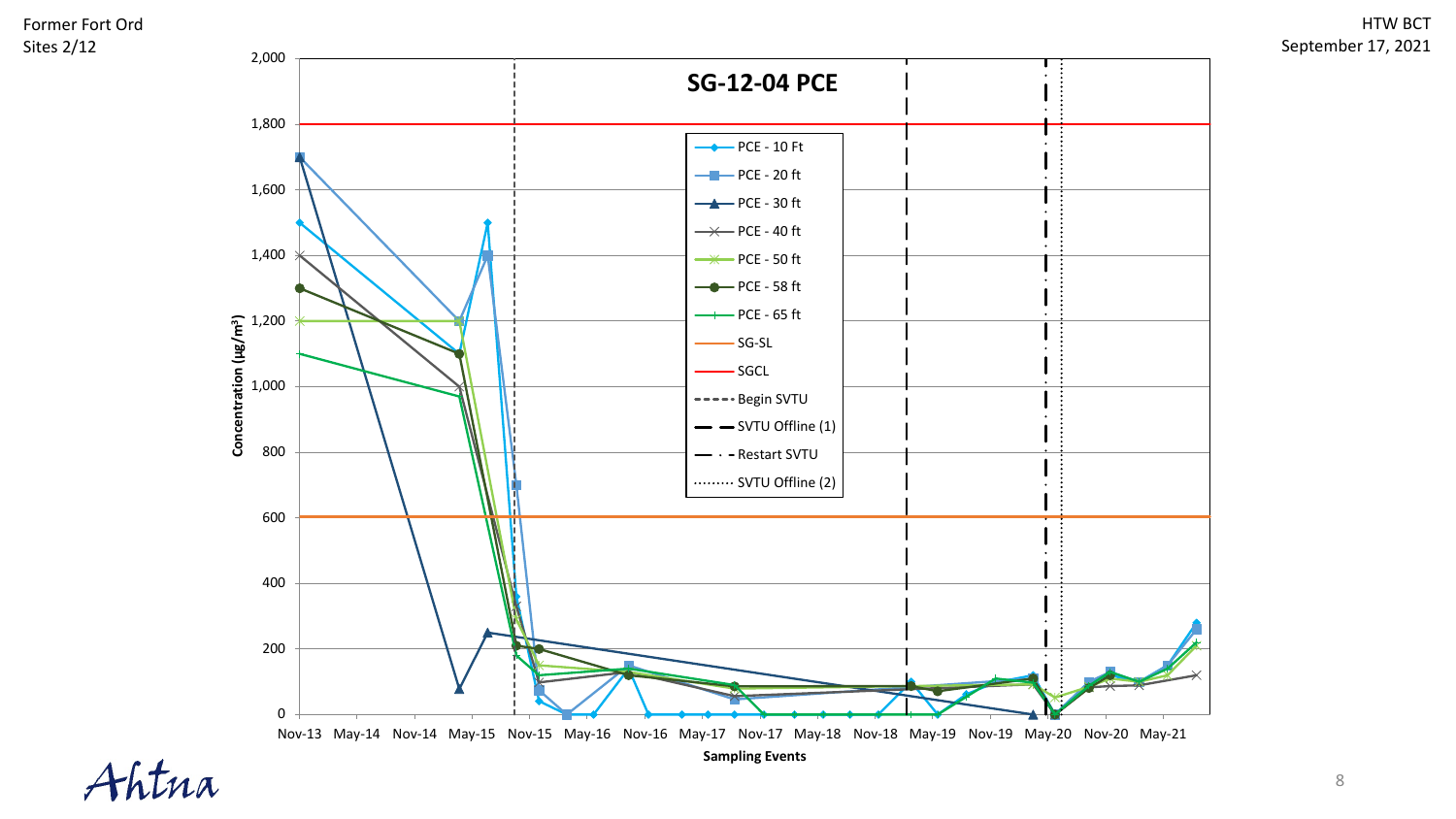

htna

9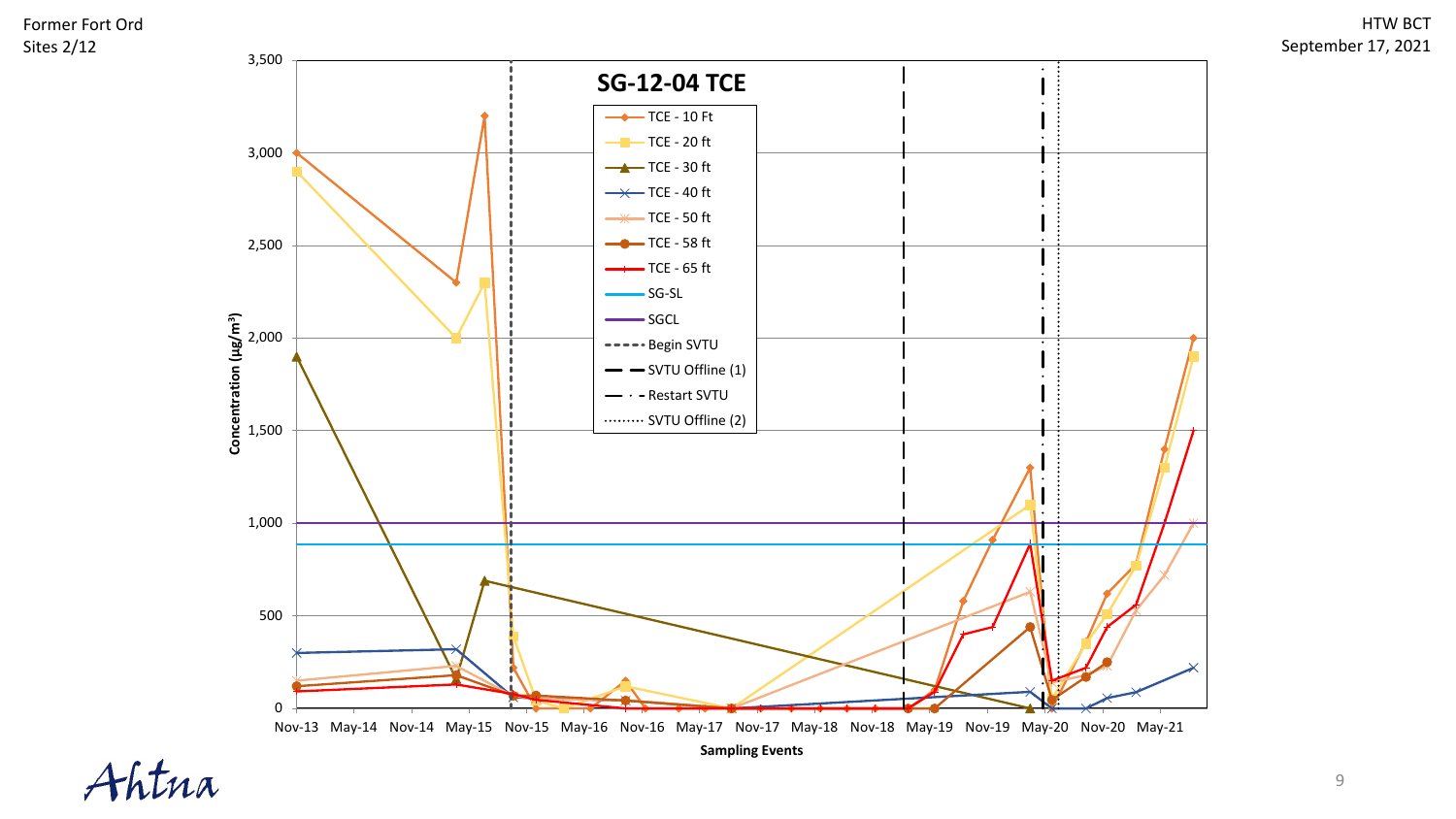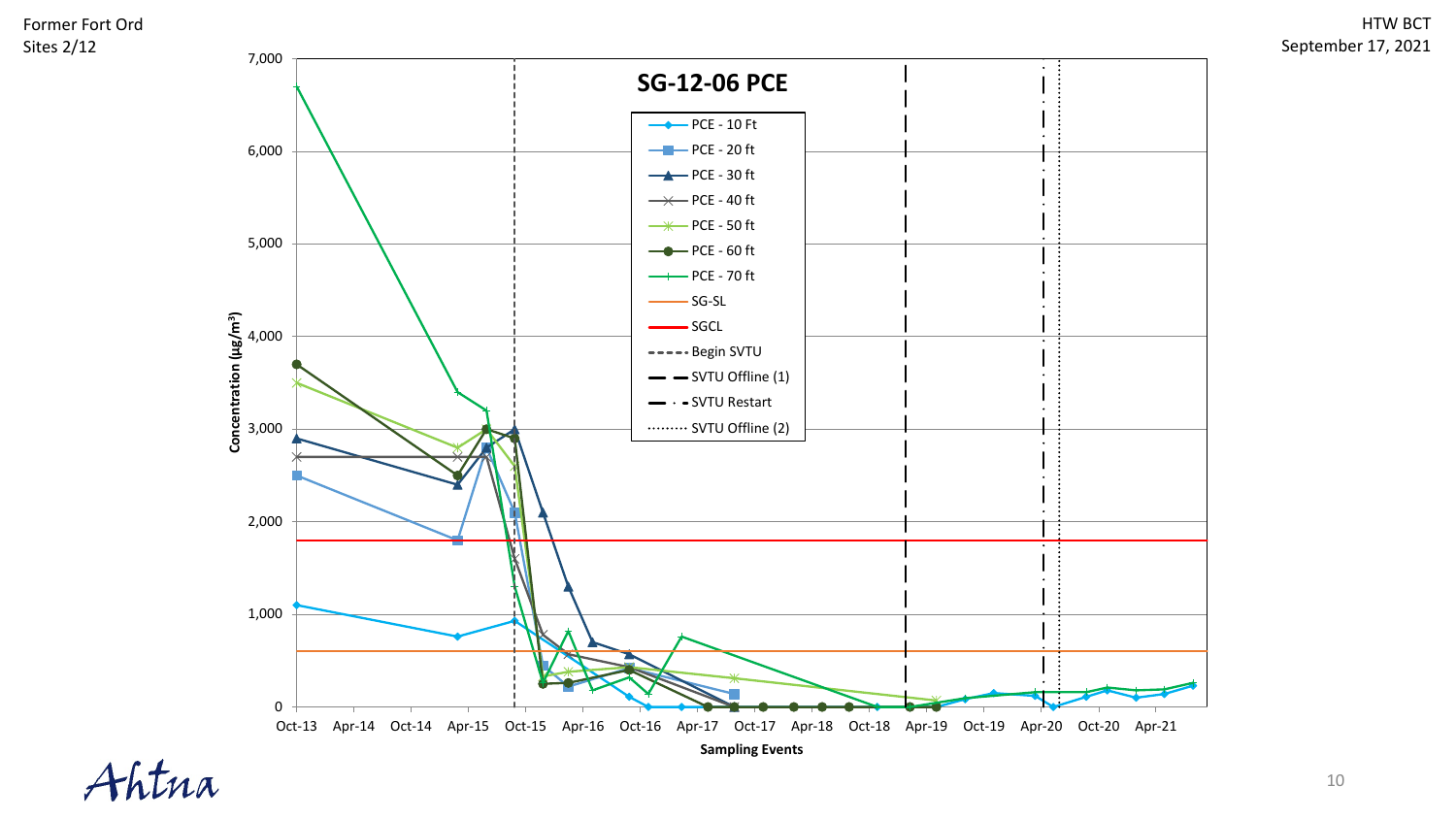